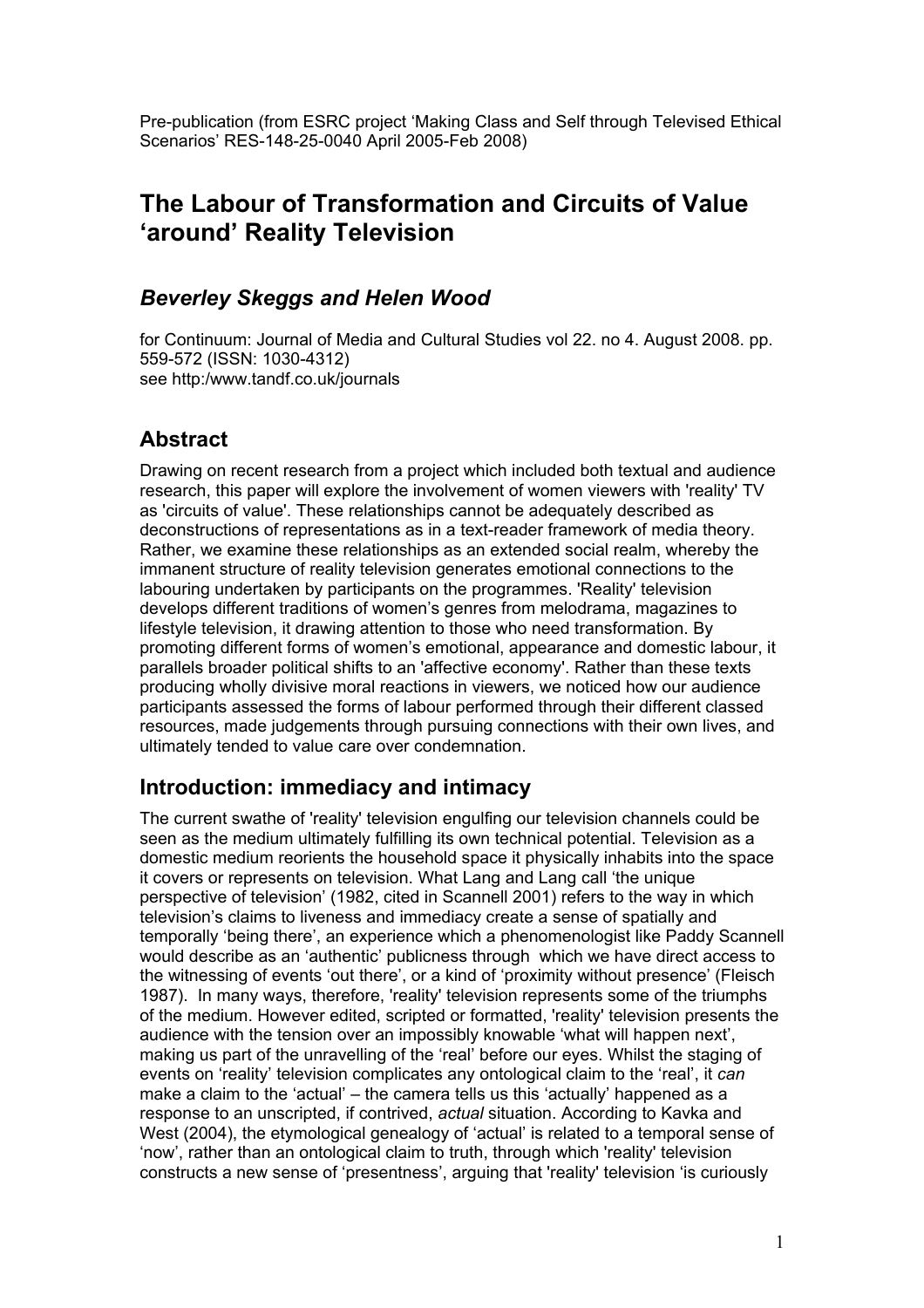appropriate to its medium because of the way it manipulates time as a guarantor of both realness and social intimacy' (2004:136). This is a process set in motion by the potential of the medium: 'The actuality strengthens the effect of immediacy; immediacy strengthens the effect of social community; and the community creates a sense of intimacy with performers' (Kavka and West 2004:141).

### **Extending Intimacy: Domesticity and Moral Responsibility**

What then are the implications of this special claim to intimacy produced within 'reality' television? The realm of intimacy is one traditionally associated with the feminine private sphere, but various commentators have marked out how public worlds, institutions and market forces have marshalled the intimate terrain into public spaces for the operation of power, using it to reinforce arguments of 'normalcy' against the ruptures of social and cultural tensions. Lauren Berlant (2000) tells us 'intimacy also involves an aspiration for a narrative about something shared, a story about oneself and others…set within zones of familiarity and comfort: friendship, the couple, and the family form, animated by expressive and emancipating kinds of love' (Berlant 2000). It seems clear that stories told in various forms of 'reality' television contribute to the tide of ways in which questions of intimacy are transmuted through, for example, the rise of the therapy industry, talk shows and pseudo-psychological advice espoused in women's magazines. Yet often the questions asked about 'reality' television as a genre fail to adequately account for how it sits adjacent to those forms, or explain how these histories have associated connections to the terrain of emotional labour. Eva Illouz (1997) maintains the 'transformation of intimacy' calls for an extension of notions such as domination and capital to domains hitherto out of reach. Moreover, Patricia Clough (2003) proposes that the promise of normalization is no longer simply trusted to the family, kin groups and other institutions of civil society: it is also a matter of investment in and regulation of market-driven circulation of affect: control accompanies the shift in capitalist accumulation to the domain of affect and attention.

'Reality' television, by sensationalizing women's domestic labour and emotional management of relationships, displays the new ways in which capital extends into the 'private', in which capital is engaged in the socialization of affective capacities. The space and practice of intimacy becomes like other social goods and exchange-values that are socially distributed and allocated. Miriam Glucksmann (2005) has for a long time insisted on the importance of domestic and emotional labour to the maintenance of the economy. She uses 'the social organisation of labour' to name total social reproduction. But we now see increased attention paid to how the economy and economics have to move beyond the limited sphere of production towards the totality of social life –[1,](#page-16-0) or what Marx (1973) called general productive power, in which activities assumed to lie outside of capitalism are subsumed within it. Eeva Jokineen (fc) refers to this process as the 'fourth shift', a temporal moment in labour relations in which the borderline between work and home becomes obscure and dissolved. In the fourth shift, the core of creating and accumulating wealth shifts from material goods to immaterial ones, in which knowledge, education, communication, caring and taking care of the chain of services – all kinds of domestic management – are central, and the paradigmatic form of new work is domestic work.[2](#page-16-1) It is the visualisation of this fourth shifts, to affective, domestic, emotional and affective labour on 'television' and the process of subsumption by which value is extracted from intimacy, we address by utilising some of the data from our empirical research project on 'reality' television and women audiences. We are concerned with how 'reality' television contributes to the transmission, legitimation and promotion of the distribution of unequal resources and domination though its emphasis on intimacy in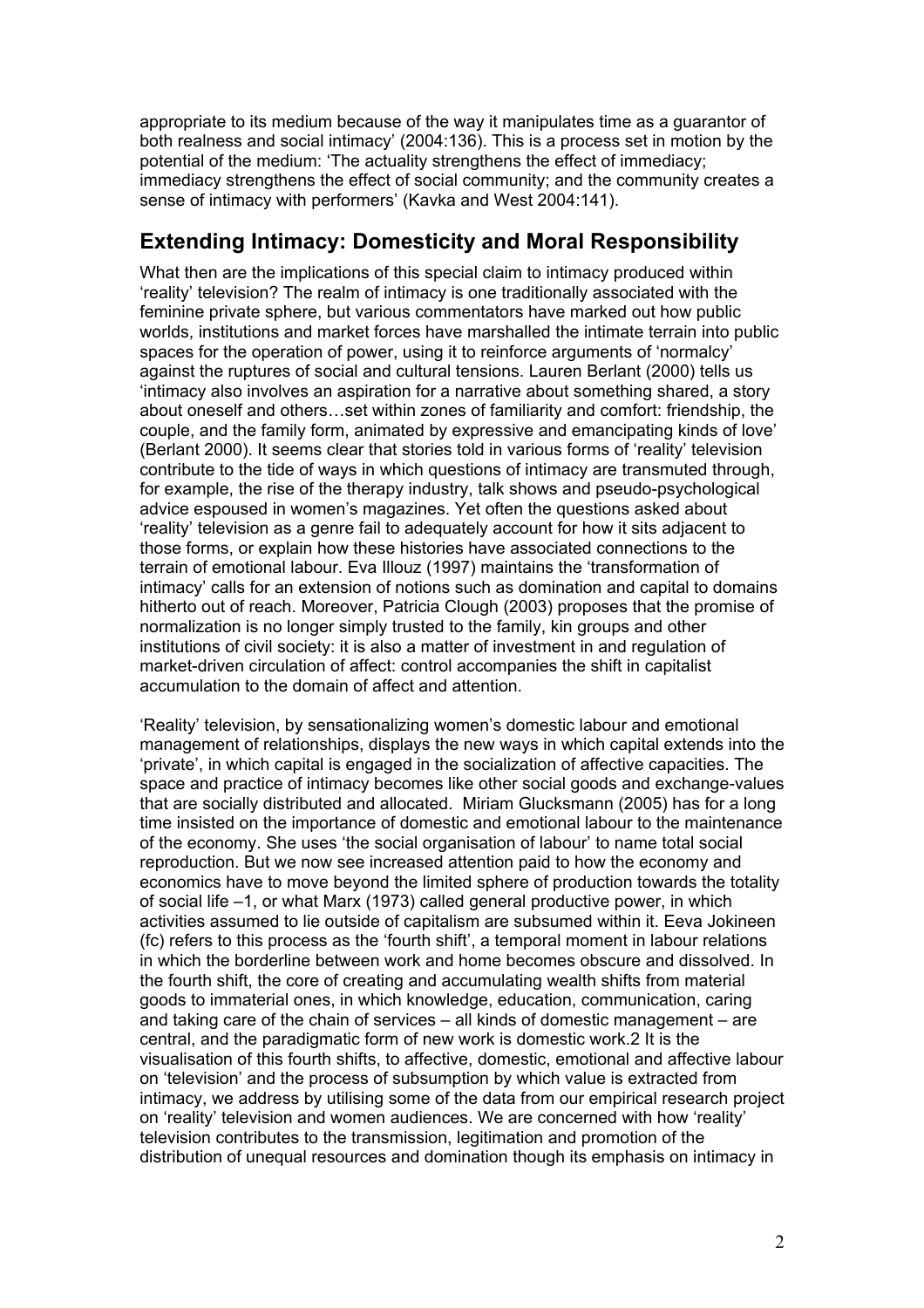the location of domesticity. And in particular, how domestic and emotional labour becomes the mechanisms by which bad subjects are subject to transformation.

In the move to an affective economy, the establishment of moral value becomes more transparent, as caring for (labour) and caring about (affection) are made explicit as responsibilities to be performed. 'Reality' television relies upon attaching signs of value, making good and bad behaviour specific to practices, bodies and people.

Some forms of 'reality' and transformation lifestyle television (Wife Swap, Supernanny, What Not to Wear, Honey We're Killing the Kids) for example, by sensationalizing women's domestic labour and the emotional management of relationships, foreground the ways in which capital is engaged in the socialization of affective capacities. The space and practice of intimacy becomes like other social goods and exchange-values that are socially distributed, allocatedand mediated .

Yet this subsumption is able to utilise a long historical tradition of making women the visible bearers of moral value. Davidoff and Hall (1987) note how in the 1840s a culture of domesticity was established, promoted by middle-class women, who were expected to operate as the relay mechanisms of manners and morality to pass on their influence to others (often in the early traditions of social work) in 'the minutiae of everyday life, their personal behaviour, dress and language became their arena to judge and be judged in' (p.398). During the twentieth century responsibility was also entrusted to working class women (see David 1980), but this extension of responsibility also brought with it increased surveillance, as if working-class women could never be fully trusted.

Mary Beth Haralovich (1992) documents how 1950s sit-coms detailed female (often maternal) failure, re-positioning domesticity from a practice in which pleasure was previously taken, to one in which women clearly 'need to try harder'. This shift brought into vision a different object: from the middle-class 'polite and proper' family to the dysfunctional working class family. By extension, what we see now with 'reality' television is the obsession with domestic failure and emotional management, in which responsibility for self and family development and control is separated into its constituent parts (cleaning, caring, education, eating, manners) and subjected to surveillance and judged accordingly. Middle-class practices are presented as the standard to be achieved regardless of the necessary resources required to achieve them. By repeatedly distinguishing, defining and attributing moral value to specific intimate practices, 'reality' television (like its predecessors, etiquette manuals, social work interventions, women's magazines and soap operas) makes the schema of moral value apparent as it identifies people in need of transformation, predominantly working class participants. Our research project therefore attempts to unpick exactly how moral value circulates around reality television's intimate excess.

### **Audience Research Project: 'Making Class and the Self'**

Our research, funded by the ESRC '*Making Class and Self Through Televised Ethical Scenarios'* (Res-148-25-0040), began with a detailed textual analysis of ten reality-style television series concerned with self-transformation in an attempt to capture a critical period on British television in the period 2004-2005. [3](#page-16-2) We used the generic term 'reality TV', to explore the increased use of working-class women to display the performance of different aspects of self-work.<sup>[4](#page-16-3)</sup> We examined how such a shift to *self*-representation challenges existing paradigms of representation. Since our study began, the range of formats available has multiplied, and the usefulness of the term has been questioned (Holmes and Jermyn, 2004). There is considerable mileage in textual enquiries into the distinctions between types and sub-genres of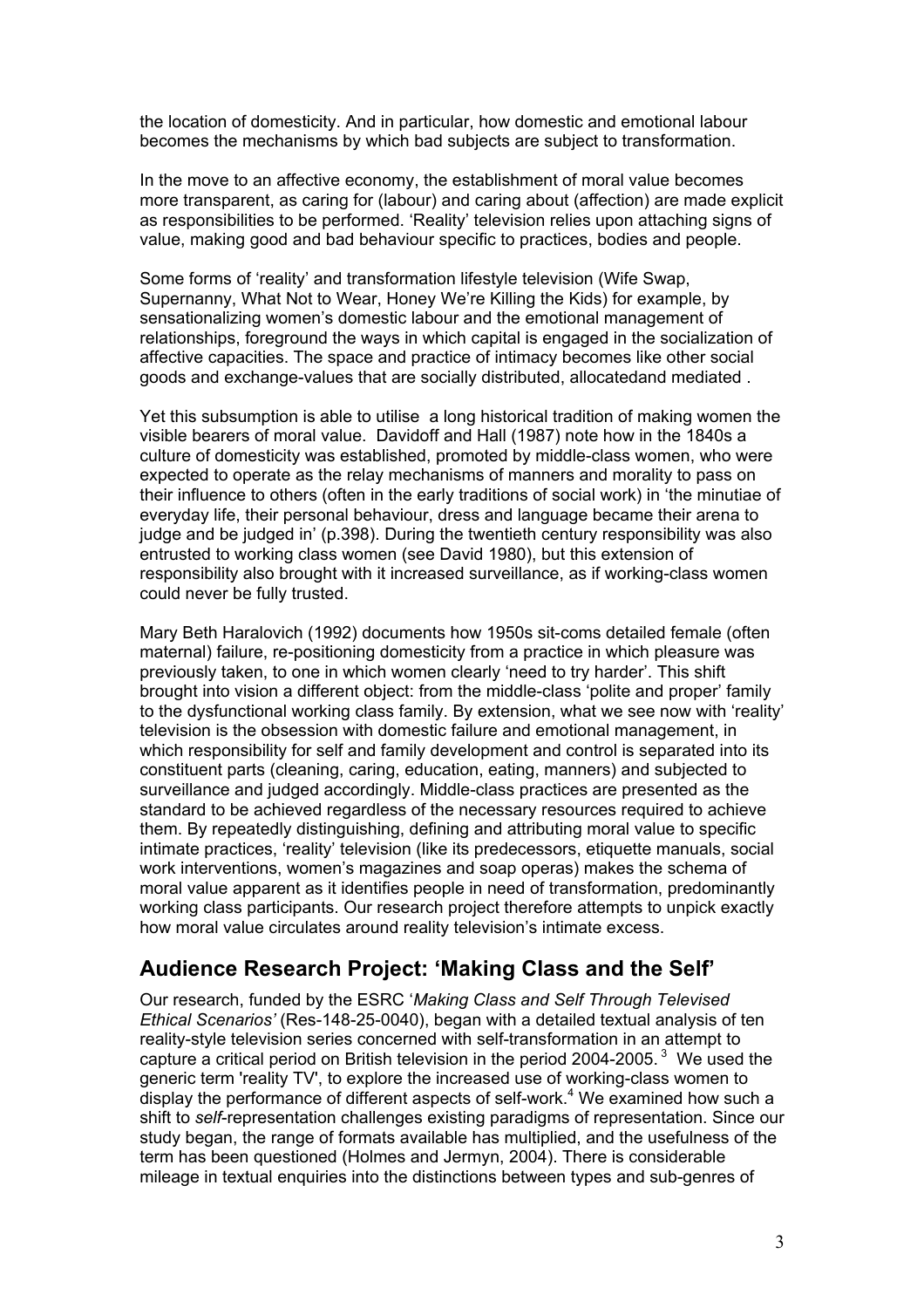reality television, however, using the phrase 'reality TV' with our audiences mobilised conversations about its generic tendencies. Whilst we generated data on particular programmes, we were also able to compare parallel observations about distinct formats, some of which are explored in this chapter.

 In addition to our textual analysis we interviewed, watched 'reality' television and conducted focus groups with forty women, middle and working class, white, Black and South Asian, settled and recent residents from four areas in South London. We gained access to four friendship groups through key informants. The interviews provided information on how the women watched and used television and how it fitted into their lives more generally. We developed Helen Wood's (2007) 'text-inaction' method to explore the viewing experience itself, watching a self-selected 'reality' programme (from our range of ten) with participants (and sometimes their friends) and recording their immediate reactions alongside the television text. Finally, we convened focus groups taking up key themes from our interviews in order explore how group opinions of reality television might mobilise around the popular public debates circulating at the time.

Before we get to some of our findings, let us locate some useful precedents in audience research that have been concerned with the way viewers use strategies of personal identification to interpret television texts. Numerous studies have suggested that proximity to the experience represented in the media shapes the types of responses produced. This has been described as a 'referential viewing mode' where audiences make fiction relevant to their real lives (Liebes and Katz,1990); it has also been related to viewers' establishment of 'para-social' relationships with television characters (Hobson, 1980; Livingstone, 1990); some studies often describe the inextricable entwining of stories about television texts with personal experiences (Hobson 1991; Press, 1991; Engel-Manga, 2003), and one study theorises the phenomena as a complex process of 'positioning the self' (Livingstone, 1994). Audience research has therefore repeatedly highlighted the fact that there are moments when viewers cannot fail to connect to what is happening on the screen as it resonates with and repeats their own experiences. But to incorporate this aspect of viewing into the more traditional model of 'decoding representations' might elude an analysis of the emotional and experiential aspects of television's intimacy. Wood's (2005) (rep later where more significant)research on talk television shows how viewers regularly talk back to television as if in conversation, through interlocutions which weave the people, incidents and problems on television with their own lives. This demonstrates a complex interaction between TV texts and subjectivity which is more dynamic than the relationship implied through the analogy of text-reader relations. We want to take some of these observations further, generated through our understanding of the intimate and immanent nature of 'reality TV' discussed above, to explore the genre's relationship with viewers as a 'mediated social/public realm' (Biressi and Nunn, 2004).

Speculating about the experience of watching 'reality' television, Justin Lewis (2004) suggests that we make sets of judgements through operating with two discrete sets of criteria: the experience of our immediate environment, and the broader symbolic reality of the world beyond it, where, if we are unable to make judgements in terms of our immediate experience, we make them in terms of our understanding of the codes and conventions of verisimilitude ('realness'), genre, characterisation. Often, 'reality' television's particular verisimilitude is related to its relationship to time and the 'actual' as described above, and also through mise-en-scene (i.e. filmic framing or composition) which makes use of familiar settings such as kitchens, gardens, living rooms, etc. Jon Dovey suggests that the increased use of the first person across new factual formats on television might invoke a different type of relationship between text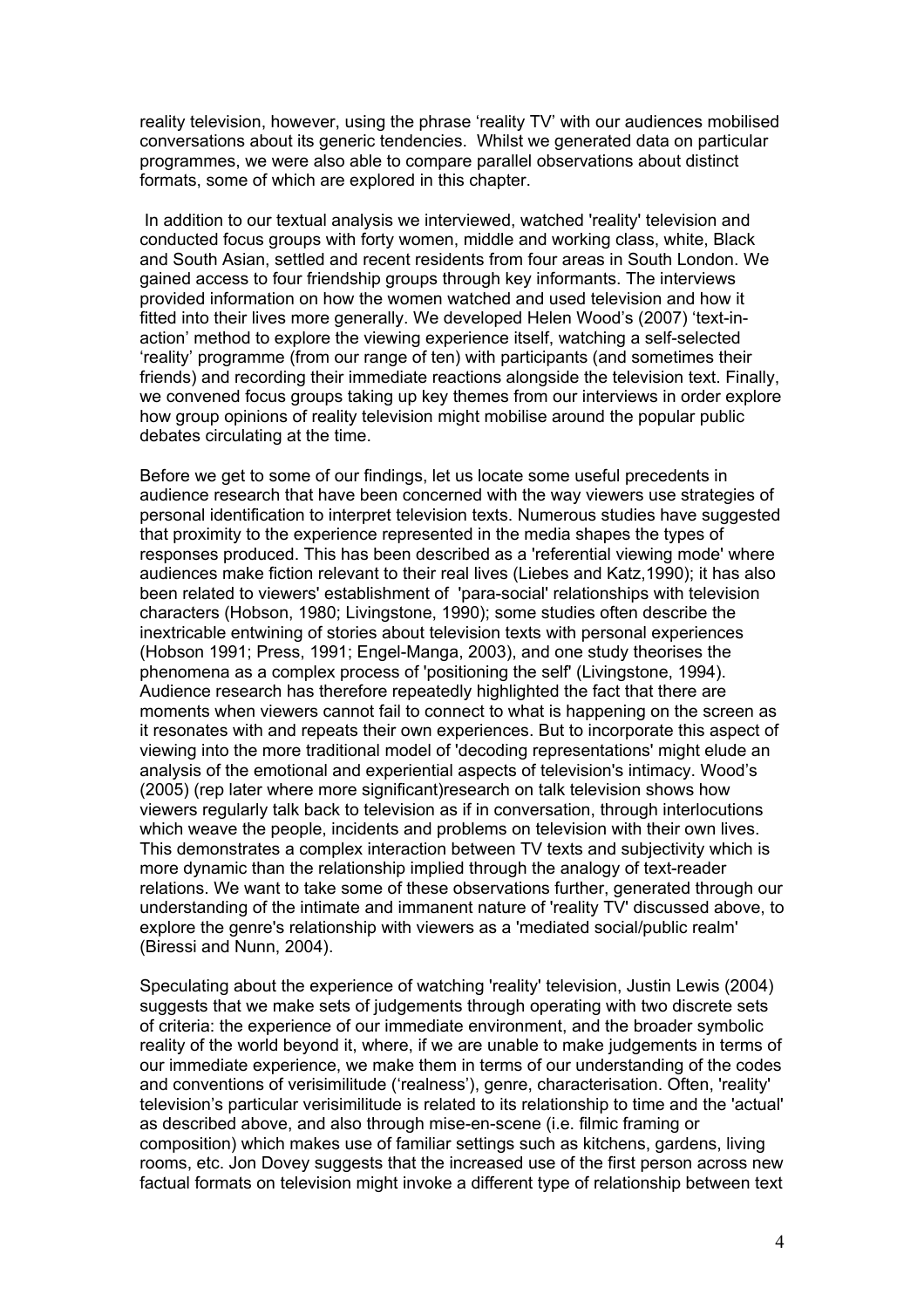and viewer: 'The particular rhetorical structures whereby texts make generalised meaning through specific representations are of less importance than the overall interactive relationships between audiences and texts that constitute public discourse space' (2000:159). Parallels can be drawn with the work of film theorist Vivian Sobchack (1992; 1999) whose phenomenology of film asks us to move beyond conceptualising film as an object of vision, towards accepting film as a concrete experience of the viewer. Film thus becomes open to dialogic interpretation as a sensuous experience, rather than conceptualised or cognised through conventional sign systems.

## **The significance of 'labour'**

Through the emphasis on domesticity, relationships and the family as sites for inspection and transformation 'reality' television enables us to identify the aspects of emotional labour that generated viewers' interest. The previous invisibility of emotional and affective labour, once hidden and unacknowledged within the private sphere, is now made perfectly visible on reality television, particular in the case of reality shows centred around transforming selfhood and lifestyle. In different ways our participants regularly recognized the labour required for the requisite transformation to take place. For example the labour of femininity, made explicit on programmes like *What Not To Wear* through the amount of effort, skill and knowledge required, was recognised precisely *as* labour and not as natural and inevitable to an essential femininity. Conversations made with the programme in the text-in-action sessions often challenged the unrealistic standards promoted:

As Michelle responds to What Not to Wear:

Yeah, yeah. And you think… they forget that normal women have just got to go out and go to work and sort the kids out, and you know that does stuff your dresses up a bit.

Whilst Nicola suggests:

Remember how much hard work it is to look good all the time?

Lucy, here, group is 'talking back' to the fashion makeover show, What not to Wear:

| Audio<br>Cue | <b>Television text</b>                                                                                          | Participant responses                                                                                                                                                         |
|--------------|-----------------------------------------------------------------------------------------------------------------|-------------------------------------------------------------------------------------------------------------------------------------------------------------------------------|
| 02.23        | <b>Presenter Trinny (introducing</b><br>potential participants): the<br>main offenders for closer<br>inspection | Lucy: I bet they have got a nanny.<br>Bev: Yeah?<br>Lucy: I bet they have. I bet they have got<br>a nanny and it's all very well isn't it?                                    |
| 04.27        | Trinny (on mothering): There<br>are all those juggling acts that<br>are really tough                            | Lucy: Oh I think it's true butBut I think<br>that it's true but I don't think people want<br>to hear it from some stuck up posh bird<br>with a nanny. Do you know what I mean |
| 07.13        | Presenter Susannah: it's<br>Sarah, a mother of triplets who<br>not surprisingly                                 | Lucy: triplets?!                                                                                                                                                              |
| 07.19        | Trinny: because they have<br>triplets                                                                           | Lucy: and no nanny.<br>Bev: mmm?<br>Lucy: and no nanny                                                                                                                        |
| 07.45        | Trinny: three kids at 23                                                                                        |                                                                                                                                                                               |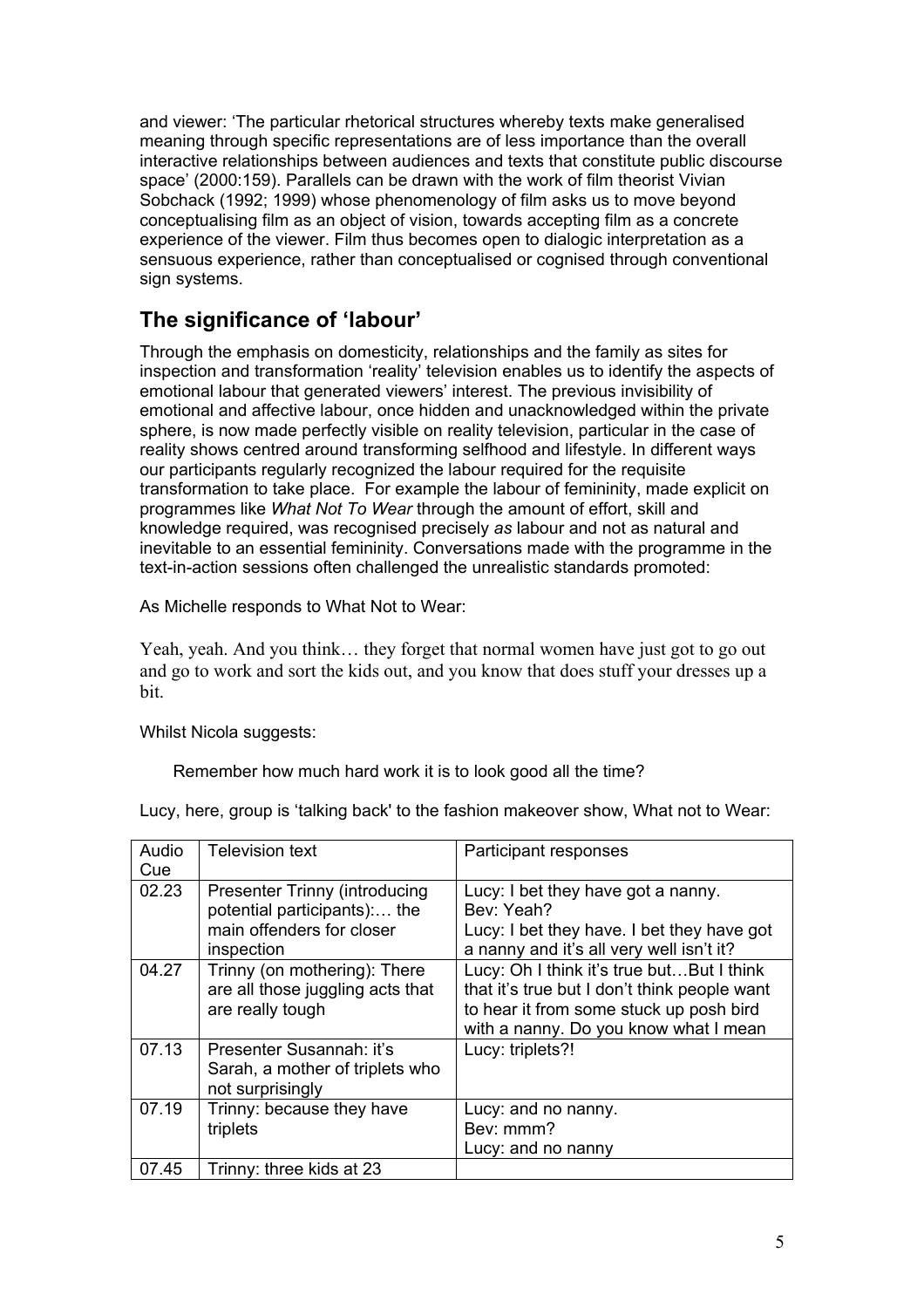| $07.57$ Susannah: drab, dull, | Lucy [shouting]: no! you're exhausted, you |
|-------------------------------|--------------------------------------------|
| uninteresting woman           | have got three kids                        |

Lucy assesses the advice of make-over experts Trinny and Susannah in terms of different social location, but also the presumed labour attached to that position. She begins by suggesting the conditions for childcare between the experts and participants are radically different, which leads her to de-authorise the experts in specific class terms as, 'stuck up posh birds'. That the television participant has triplets makes Lucy, as a mother, even more sympathetic and protective of her, hence the strong response, shouting at the television 'experts' in a direct challenge to their assessment and authority. In a later section she is more willing momentarily to listen to their advice:

| 33.16 | Suzannah: Now we are<br>suggesting clothes<br>which are practical by<br>being in a pattern<br>that'll cover up sick, a<br>bit of tomato ketchup | Lucy: [laughs] that is quite good.                                                                                                                                                                                                                                                                                                                                                                                                                                                                                                                                                                      |
|-------|-------------------------------------------------------------------------------------------------------------------------------------------------|---------------------------------------------------------------------------------------------------------------------------------------------------------------------------------------------------------------------------------------------------------------------------------------------------------------------------------------------------------------------------------------------------------------------------------------------------------------------------------------------------------------------------------------------------------------------------------------------------------|
| 34.01 | Participant: I can't<br>imagine I would ever<br>wear that. I like the<br>style but the whole<br>colour                                          | Lucy: Where is she going to wear that though?<br>She has got triplets? Where exactly? You know,<br>once a year to her husband's Christmas do and its<br>not going to hide sick is it?                                                                                                                                                                                                                                                                                                                                                                                                                   |
| 35.20 | Trinny: If you come<br>back in the same<br>clothes you are wearing<br>now I will personally<br>strangle you. You have<br>£2,000.                | Lucy: She doesn't get it though does she?<br>[reference to Trinny] why women dress like that,<br>it's practicality, you want stuff that washes and<br>dries quick. You want stuff that maybe doesn't<br>need ironing. I have got lovely dresses, I don't<br>wear them to school because I would get snotted<br>on and you know I am getting up and down off the<br>floor and itbecause I don't want to be hand-<br>washing and ironing and stuff, you know you have<br>got enough to do.<br>Bev: exactly<br>Lucy: they should be finding them nice stuff that's<br>easy care and it doesn't seem to be. |

Lucy begins to think that Trinny understands the issue of clothing in relation to childcare, but then realises as the programme develops, that the speech of the experts is different to their action. Their advice is impractical which leads them to criticise the participant when it is not put into practice. The failure of the 'experts' to understand the labour of different women's lives informs all of Lucy's responses.

What is important to note is that Lucy does not address the programme as if 'deconstructing' a textual representation of the characters as such, but is involved in a dialogic relationship with the text (see Wood, 2007; 2008) potentially experienced more like an extended social realm. Her interactive engagement with the television show in question is governed by the actuality of the setting and the selfrepresentation of a 'real' mother. Thus, Lucy is immanently placing herself as adjudicator of this advice for her own life as well as that of the television participants, locating her self physically within the action: 'I don't want to be hand-washing etc'. We suggest that it is the focus on domestic labour and the labour of femininity that generates this connection, a gendered connection that also brings class relations into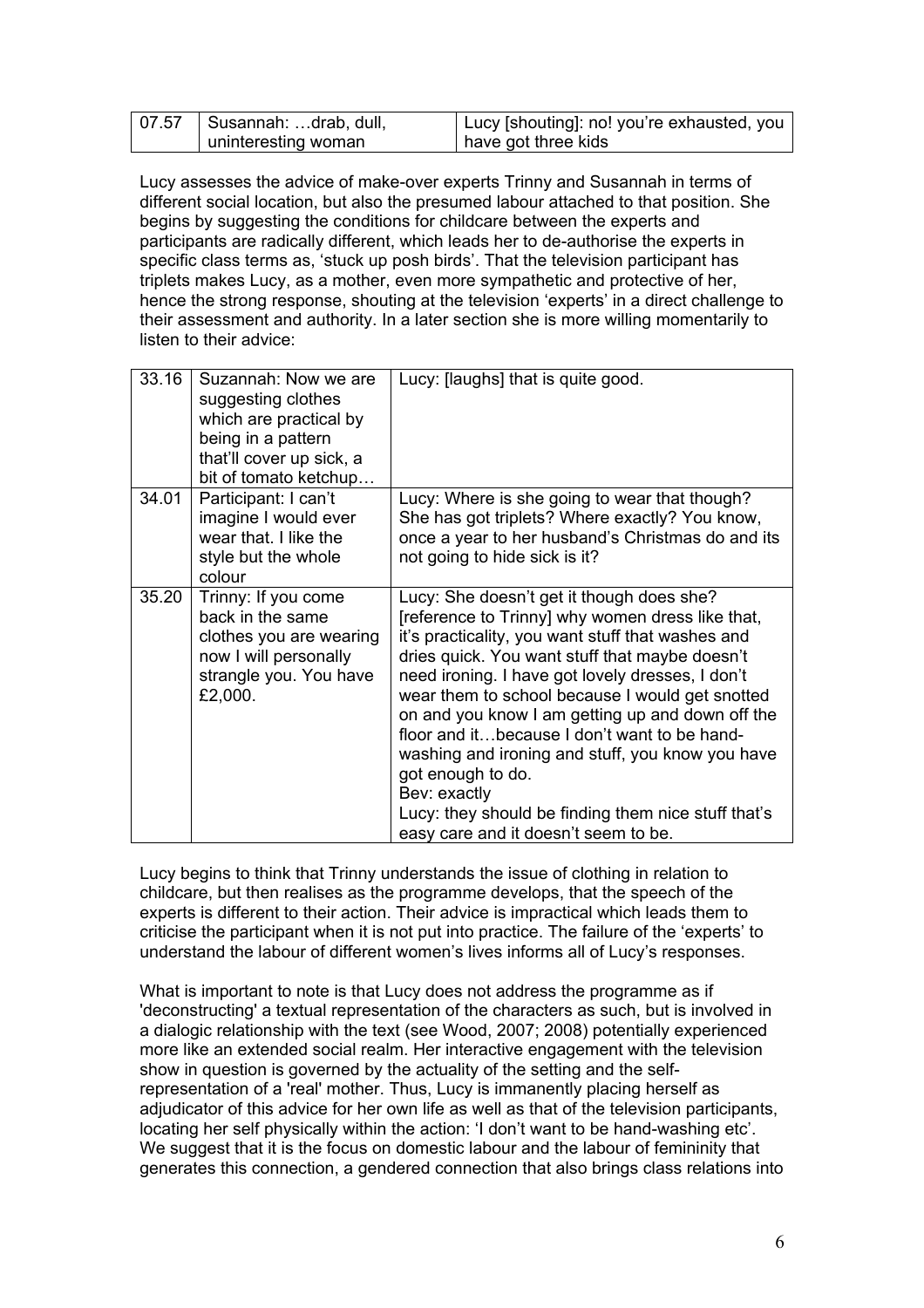the conversation to assess authority (as seen in the dismissal of Trinny and Susannah as 'stuck up posh birds'). These types of responses were frequent in our data, where these programmes provoke recognition of the different types of labour and of the actual energy expended in the labour of femininity.

The connection to the participants through labour is also generated through an assessment of the extent of their efforts. The actual visual performance of labour, that is often central to the dramatic action on 'reality' television, was significant to the ways viewers assessed participants. An appreciation of those who 'just get on with it' was a regular theme, and a central criterion for judgment. For example our Addington group (white working class from South East London) debate the merits of Jordan<sup>[5](#page-16-4)</sup> on *I'm a Celebrity Get Me Out of Here'*:

Nicola: I always liked Jordan.

Joan: I didn't.

Vik: I didn't either.

Joan: I didn't like her.

Mel: Well not that I didn't like her, I didn't know her, I didn't know anything about her really just what I'd seen on the telly and I think she's got a bad, not a bad name but she adds up, well she did. I really did hear her talking and that, she had quite a lot to talk about, it weren't just about herself. She's quite a funny person as well. You think a person like her, 'cause she's got money and that and she's going to be spoilt: 'me me me', but she weren't. She was like--, she *did the tasks* and that, she didn't think, "no I ain't doing that", like some of them said, "I'm not going to do that," and *she just got on and did it.* Joan: She had to prove herself and she did.

Our participants' perception of a woman often vilified in the British media transforms after they see her making an effort and not complaining on the programme. For Joan this means she has 'proven herself' to have value in their eyes. Jordan's uncomplaining labour enables a connection to be made by the women to her performance, and using the same value system they apply to themselves to assess the celebrity.

'Getting on with it' is valued and there is a good deal of discussion across our data about the value attached to people 'coping', for example:

Just to see how other parents are coping like with difficult children and then seeing what her method is in terms of coping with that. (Kathy, Brockley group)

A figure who achieved celebrity status through the programme *Wife Swap* is Lizzie Bardsley from the first series. She was unapolagetically loud, clearly working class, and engages in a spectacular row with the other wife. Rather than drawing upon the dominant portrayal of Lizzie in the press afterwards, $6$  Sharon and Michelle from Addington describe the value they saw in watching how she 'coped' with her life.

Bev: So you remember Lizzy?

Sharon: Just how she managed to cope with what she had. She had loads of children didn't she?

Bev: Yeah, eight children.

Michelle: And she used to have to do all the dinners and I don't know, I couldn't do it myself.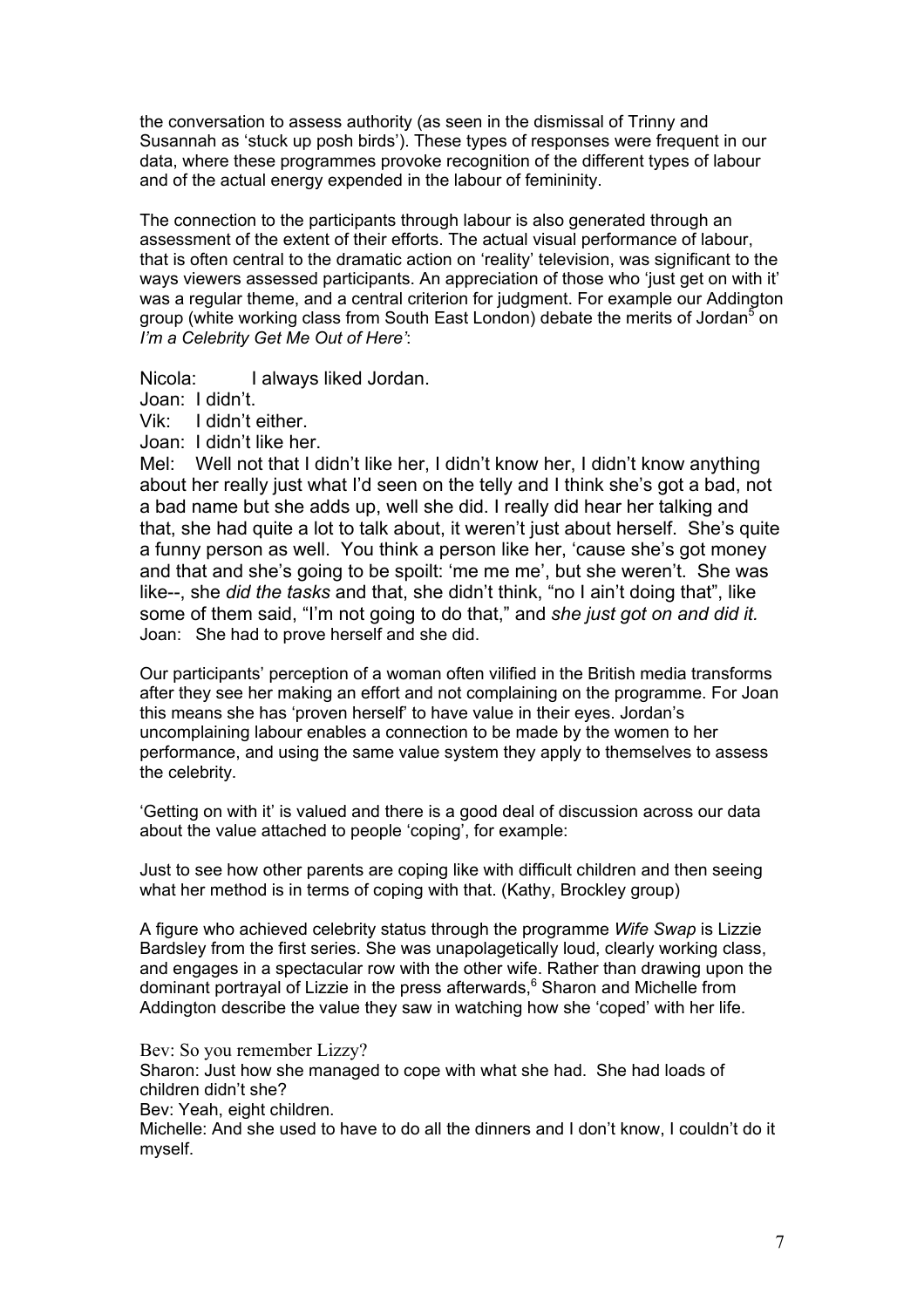Similarly Michelle from Addington locates the struggle on television within context of the 'real world' and again sees the incongruency between the 'professional' role of the expert and the 'coping' role of mother on *Supernanny*:

Yeah put it in the real world, I mean you are the mum that's left on their own and you're trying to cope with that and a hundred other things on top, it's not quite the same is it. 'Cos looking after a child as a nanny is completely different than looking after a child as a mother, completely different. But you can see its text-book theory. You know, it does work, it would work, but it's very hard to-.

Particularly for our working class participants where the labour of their own lives is lived through similar requirements, value is placed on indefatigability - a survival tactic that has a long history in working-class culture. For example, Paul Willis' (1977) discusses the working class values attached to the physicality and endurance of 'practical' manual labour. The television participants, celebrities or otherwise, are subject to the same judgments applied to themselves, enabling immanence and generating a dialogical effect. The way in which Michelle articulates her disagreement with experts through '*you* are the mum…*you're* trying to cope' again registers an attempt to locate oneself within the narrative of the television text as an evocation of recognition and even co-presence. By speaking to and about participants, our viewers also seamlessly speak to and about themselves, which we suggest establishes a 'circuit of value'.

## **Class, Value and 'authentic' modes of labour**

Whilst similar forms of attachments may well be found in audience responses to fiction, we suggest that the way in which the 'circuit of value' is established here is exacerbated by the consequences of self-representation and generic verisimilitude of reality TV. Viewers often draw a distinction between participants on reality operating as performers taking a part in a television text or event, and those valued as 'real' people inhabiting recognisable lifeworlds who are therefore subject to recognisable constraints. The working-class women in the study are media literate in terms of the staging and editing of television production, but at the same time they make connections to the 'real' through seeking out authentic experience. Therefore, recognition and assessment of effort also directly leads to viewers to make judgements about the authenticity of the participants, for example:

Vik: The ones you can tell like when they're acting, you can see when they're acting for the camera and you can see the other ones that ain't, that are *just getting on with it*.

Our findings replicate those of Hill (2005) and Jones (2003) whereby the pleasures of viewing reality television are generated in the dramatic 'breakthrough' moments when participants 'show their real face'. Audiences are described as valuing authentic displays of emotion in the otherwise inauthentic arena of reality television. But in our data, particularly that drawn from working class participants, that moment of revelation is directly attached to forms of labour. For participants to be *acting* for the camera, is a distraction from the effort required and distances our viewers in terms of the attachments they might make.

This was very different from the responses generated by our middle-class participants in our Forest Hill focus group. Their group reading was created through offering more abstract and critical readings of texts and their construction, rather than in terms of immanent attachments. They were concerned with a broader cultural debate about celebrity culture and in particular with a perceived *lack* of labour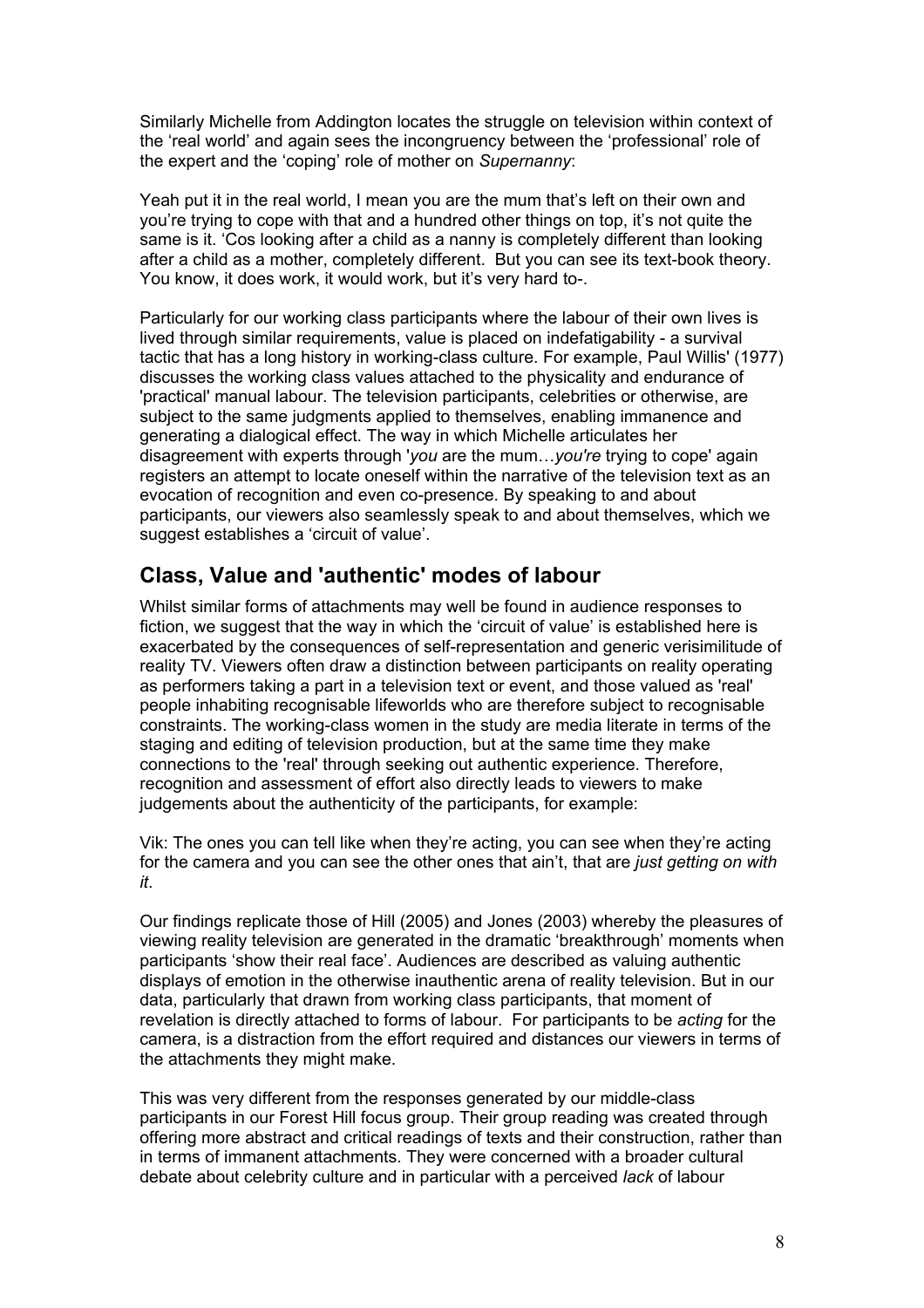involved in 'making it': Liselle: 'I think we start to think that you don't have to work hard to get things and don't have to, it's like the kids who just want to be famous', and, Orlaine: 'About how people get famous and rich for not having any skills any more'. Effort and labour are directly connected to the rewards of paid work reliant on legitimate skills and education thereby reproducing a formulation of labour connected to a different value system, which for them cannot be replicated in the television format. (Elsewhere we describe how the middle-class women in our study were often able to distance themselves from the 'reality' TV by using their cultural capital to articulate quite sophisticated discussions of contemporary culture, see Skeggs, Wood and Thumim, 2008).

By contrast, a different mediation of the notion of the labour involved in 'making good' on 'reality' TV is apparent in the Brockley focus group, whose participants were black and white working-class. The value of participating on 'reality' television is discussed, but as a way of escaping the difficulties of providing for a family within economic constraints; escaping from being a 'ghetto rat' whilst at the same time 'keeping real'. Here the discussion focuses upon another white working-class woman - Jade Goody - who became famous for the vicious attacks made on her by *The Sun* tabloid newspaper<sup>[7](#page-16-6)</sup>. The debates around Goody were based on her perceived lack of propriety: her colloquial direct speech, her size, her lack of education and her humour on the third series of *Big Brother.*[8](#page-16-7)

Sonia: Don't get her started about Jade.

Ruby: I kind of like Jade. I kind of like Jade. My little ghetto rat made good, you know what I mean [laughter]. I like her.

Sally Mc: [...] This is what it's done for a lot, the ghetto rats that you're all referring to.

Sally: I like Jade.

Sally Mc: About giving them a chance?

Ruby: Before you're struggling, ducking and diving, and then you get an opportunity through 'reality' TV and then all of a sudden you're able to provide for yourself, provide for your family and not go to bed and… you know what I mean…And not wake up in the morning and think, "Oh God, where is this going to come from, where am I going to get that from?" Reality TV does that.

Sally: Yeah.

Janet: No, I like Jade.

Marian: I do actually.

Ruby: It's *only* Jade that I like. I think she's done very well.

Marian: She does her own shows.

Sally Mc: *But she does what she did well*.

Sally: Yeah.

Ruby: Because there are some programmes, I mean how could you .., you did, I don't like you so I don't care. But that's the first, I got to care about, like with Jade I liked her.

Sally: Yeah I like Jade. I do like her.

The connection to Jade is made through an ethic of care, to her proximity to the culture and labour of the group. That Ruby, Sally Mc and Sally are black perhaps produces the particular articulation of 'ghetto rats', but it is also through a shared sense of identification with class and labour. Jade's actual labour is valued and her participation on 'reality' television opens up an opportunity structure, with the possibility of not having to worry constantly about providing for your family. The stressed repetition of 'I like her' from all the focus group participants signals an insistence against the negative value generally attributed to Jade and those like her who are often positioned as the abject working class (see Skeggs, 2004). Here the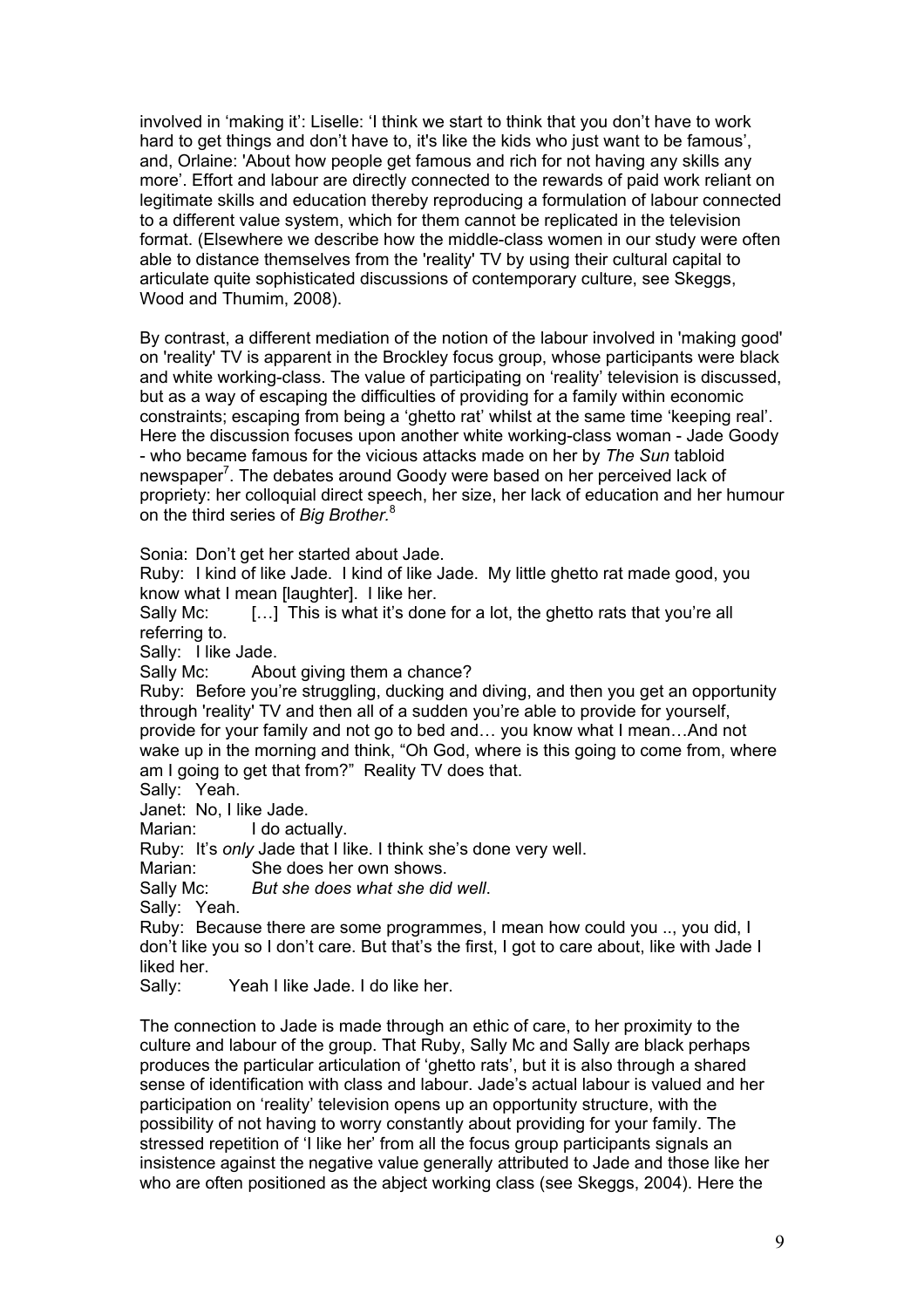group offers a display of defence against the judgement of her/their culture and labour as bad, and the fact that Jade has resolutely refused to accept and perform middle-class standards:

Marian: Yeah, she's all right. I don't know her but I mean [all talking at once]. She's done well [all talking at once]

Sonia: I suppose we all relate to that don't we?

Sally: With elocution lessons, she's not Jade.

Ruby: Yeah.

Sarah: She's still Jade.

Ruby: I say I like her, she's still got a belly, she's my kind of girl [laughter].

Marian: She has no poshness or no airs and graces.

The fact that they assess Jade's success - 'she's done well' - as a good thing, rather than critiquing her lack of skills, education or qualifications, suggests the Brockley group are bringing a different value system to bear about the composite of the 'authentic' person who also needs to provide. To our working-class groups it is precisely both Jordan and Jade's resistance to certain middle-class forms of transformation that gives them value. Both represent that which is devalued on television and dominant culture more generally: loud, excessive, sexual, large, fecund, local, uncompromising, and without pretensions. Both come from similar economic and cultural positions to the women in the group. Both are seen to be deserving of their success because they were not ashamed of, or apologetic of, their culture.

Applauding unpretentiousness is an older traditional of diffusing middle-class values and authority that is identified in Victorian Music Hall performances by Vicinus (1974) and continued to the present day in some television, music and film (Skeggs 2004). The different value systems and related authorisations that accompany social positions therefore obviously mediate relationships to television. The performance and endurance of labour have long been major values in working class lives, just as critiques of anti-pretentiousness have structured the challenges to the attempted imposition of middle-class standards and values. We should not be surprised therefore that 'reality' television is continuing to generate similar challenges to bourgeois intervention.

## **'Looking through' – presence and the priority of care**

Whilst the focus groups tended to reify discussions of labour into groups readings, individual interviews and the text-in-action sessions allowed more intricate explorations of how emotional reactions are generated in all our viewers. Responses were articulated through the experiential resources viewers have to hand to make assessments of the different forms of labour on TV, and these were unsurprisingly worked through the competing and contradictory forces of class and gender. For example, we have argued that Lucy from our middle class group is assessing the incompatibility between forms of aesthetic labour and her own experience of mothering; members of our working class groups privilege material labour as a mode of authenticity; and it is the experience of material labour, or the value placed on educational labour, which defines the class differences in the group readings of reality TV participants' financial success. Our findings therefore do not paint a picture of working-class women as necessarily more sympathetic, and middle-class women as more condemnatory, towards television participants simply by virtue of proximity. For example, some of our working-class women quite forcefully took the high moral ground afforded to them as non-working mothers by privileging care for children, whilst watching *Wife Swap* (a reality show where two families often from starkly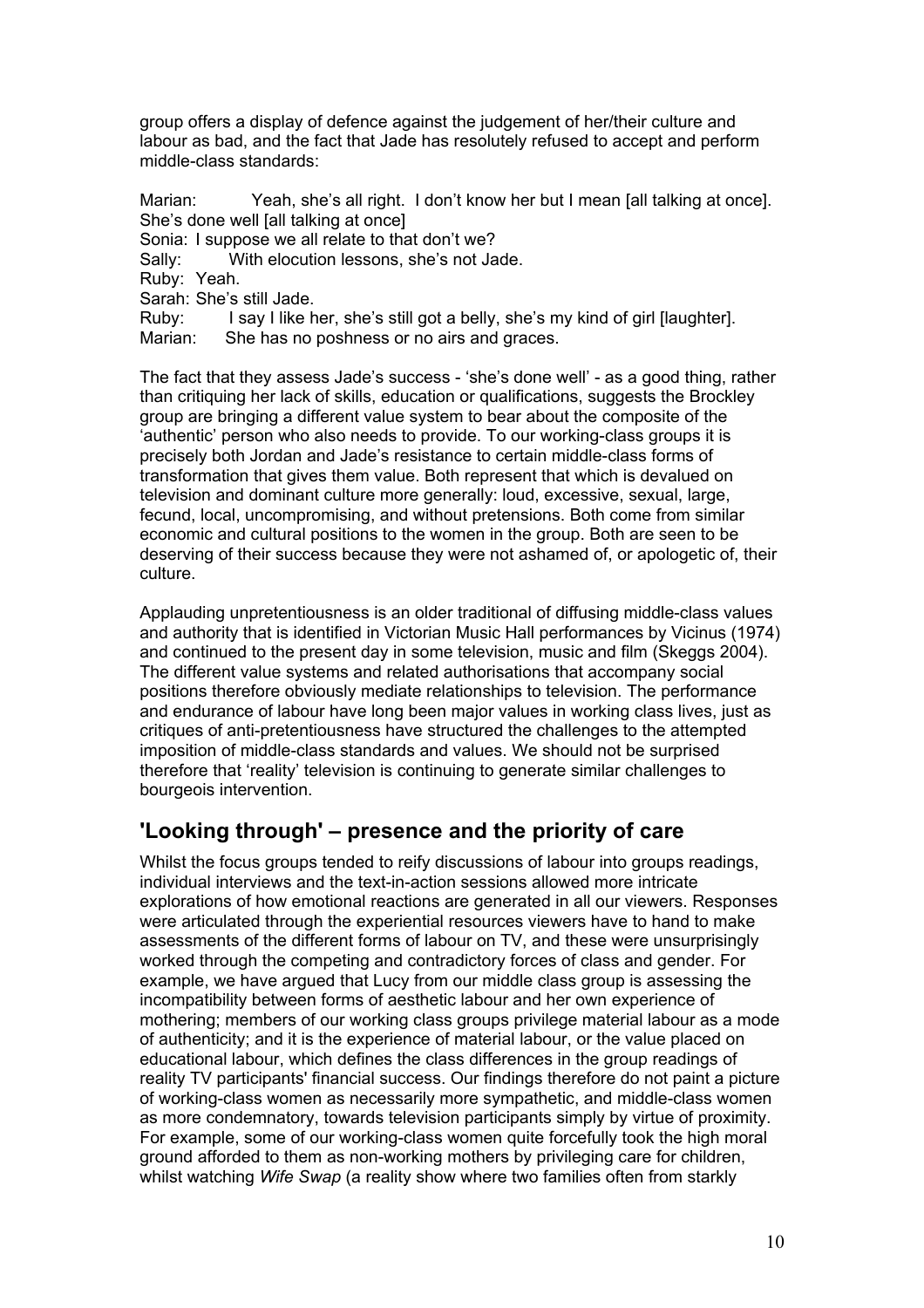different social backgrounds swap wives)*.* There were also often quite lengthy attempts made by the middle-class women to reach for a point of connection beyond that which might be obvious, in order to care for, and about, television participants.

Our final discussion explores one of these occasions further in order to draw out some of the workings of these forms of connection. The following extract is taken from a text-in-action session with Liselle (from our Forest Hill middle class group) while watching an episode of *Wife Swap*. It shows how even when the participants are viewed as a source of shock and humour to our viewer, and are clearly presented as extremely dysfunctional, she is able to 'look through' the symbolic representation of the person to analyse and value the relationship on display. In this instance, the television participants are a fat, white working class couple who constantly swear loudly, whose children behave badly, and who express their aversion to mixed race marriages. They are swapped with a healthy, fit, semi respectable black family.<sup>[9](#page-16-8)</sup> Yet when Liselle gets over her shock of their initial presentation she finds something endearing in their relationship:

| Audio-cue | <b>Television text</b>           | Participant comments                 |
|-----------|----------------------------------|--------------------------------------|
| 05:31     | Voice over: After 18 years of    | Liselle: Aaah.                       |
|           | marriage                         | [laughs]                             |
| 05:46     | Voice over: She definitely       | Aaah.                                |
|           | wears the trousers, so to        |                                      |
|           | speak.                           |                                      |
| 05:59     | Man: I wouldn't change her for   | Aaah.                                |
|           | the world.                       |                                      |
| 06:12     | Man: she took me as I was, I     | Aaah, oh my God.                     |
|           | took her as she was.             | [laughs]                             |
| 06:29     | Woman: bubbly like David         |                                      |
| 06.47     | Voice over describing other      | Oh my goodness.                      |
|           | family whilst focusing on the    | What a picture, that is phenomenal.  |
|           | fat couple eating large dinners  | That is a performance that is        |
|           | in front of the television       | amazing                              |
|           |                                  | That is two fat people with a huge   |
|           |                                  | amount of food                       |
|           |                                  | [laughs]                             |
|           |                                  | Oh my God.                           |
| 08.11     | Voice over: It is the day of the | I think what is nice about it is     |
|           | swap. The couples hope that      | thatyeah we can laugh at them,       |
|           | the swapping                     | but there is actuallythere is        |
|           |                                  | something very genuine between       |
|           |                                  | them                                 |
| 9.08      | Man:  I will have a big          | Did she say if they are black I will |
|           | problem                          | have a big problem?!                 |
| 09.15     | Man: I am not against coloured   | Oh my God.                           |
|           | people                           |                                      |
| 09.23     | but I don't believe in black     | Aaagh.                               |
|           | and white together               |                                      |

Liselle moves in and out of different judging positions, firstly attributing value to the relationship even though everything about the couple has been negatively coded, then displaying shock at the racism expressed. She challenges the bad language and rudeness of the older daughter towards the father. She is critical of the manipulation of the swapped wife and of the programme format itself while reading the husband/father's attempt to wield family power as a product of manipulation: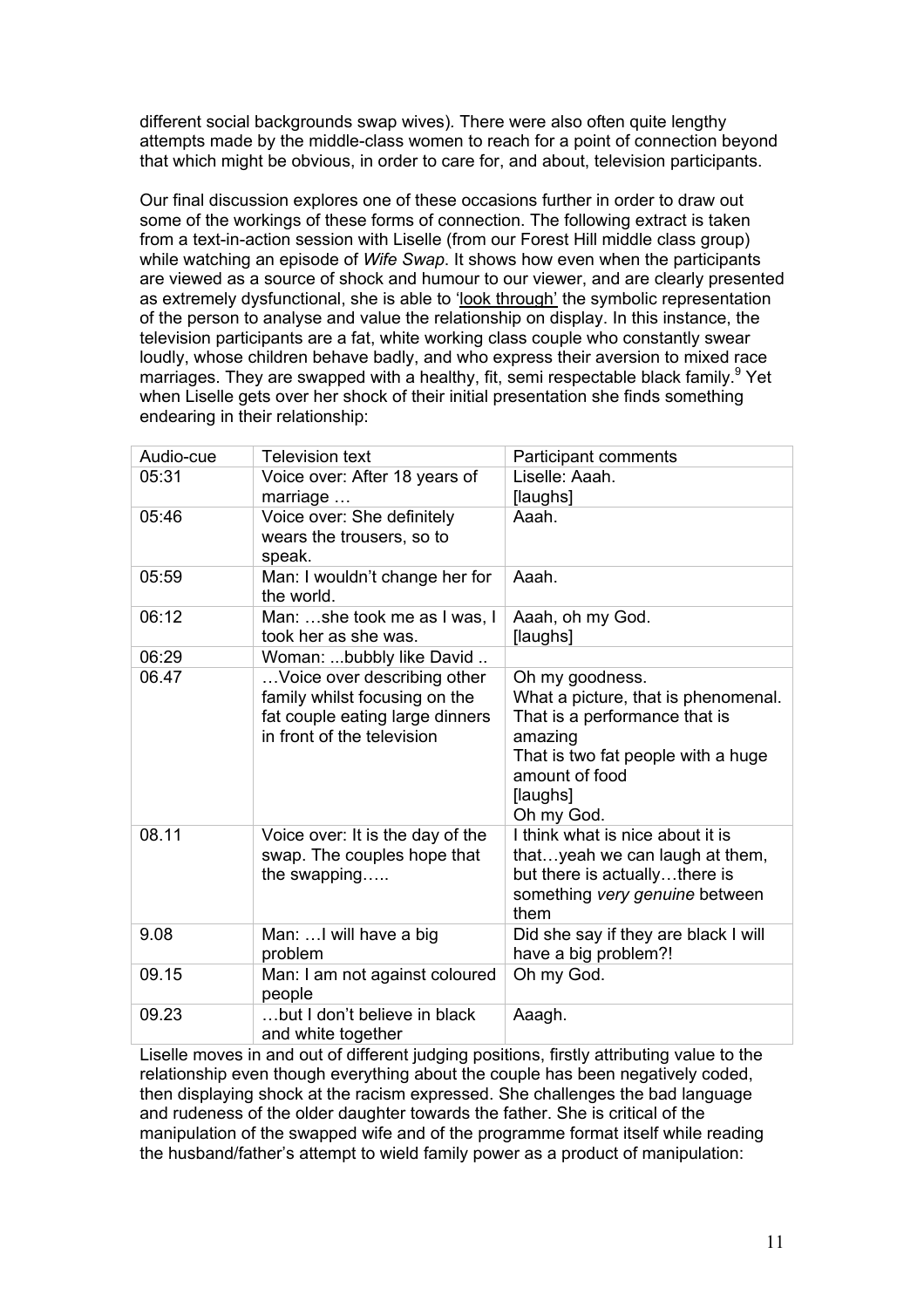| 49:35 | Dad: I've had enough of Mary's<br>[daughter] language. I told you<br>long before Christmas I have<br>had enough of Mary's<br>language. | Mmm.                                                                                                           |
|-------|----------------------------------------------------------------------------------------------------------------------------------------|----------------------------------------------------------------------------------------------------------------|
| 50:00 | Dad: Things have to change<br>round here                                                                                               | Ohhhhh!                                                                                                        |
| 50:12 |                                                                                                                                        | Jesus Christ! He has been<br>manipulated so much by her.                                                       |
| 50:22 | Dad: I am asking you [to wife]<br>to support me and back me                                                                            | Wow.                                                                                                           |
| 50:42 | Wife/Mum: 18 years down the<br>Swannee. Go for it.                                                                                     | Wow.<br>They were so together at the<br>beginning. Look at how together they<br>were.<br>Oh my God.<br>Oh God. |

Liselle sees how the apparatus of the television 'set-up' provoked the destruction of their relationship. Before condemning the family, through which it seems only entirely possible due to the way in which they have been represented, she reaches for a point of connection by evoking memories of her similar experiences and considering herself within a similar social dynamic:

But then again if I look at my family going 'bloody hell' that is the other thing, you can relate to it as well because I remember things like that you know, you know…I mean I can really relate to the girl who was manipulated by the black woman, because you just want to please the adults. (Liselle, Forest Hill)

Drawing upon the work of Vivian Sobchack, we might refer to these instances of evocation, where viewers conjure a 'presence' in the text, as 'constitutive actualisations'. This phrase comes from her discussion of the distinction between watching documentary and home videos. Documentary consciousness requires comprehension and learning, whereas home video requires the viewer to look through image via the experiential evocation of memory. In this process the images on the screen come to mean so much more than their object, they activate the viewer's sense of the whole person (constitutive) in the present (actuality). One might argue that reality TV occupies a curious space between documentary and home video and that its particular verisimilitude and construction of intimacy and immediacy generates recognition in viewers beyond that available in traditional documentary forms.

Such moments we would argue reveal a circuitous movement in and out of issues of 'value' where viewers make attempts at attachments with reality TV participants. Liselle 'sees through' the negative images of the couple and the manipulative elements of the programme format to contextualise and make the connections to her life, which is actually radically different in terms of class background.<sup>10</sup> In this instance it is the verisimilitude of the unfolding relationships (mother, father, daughter, wife, husband) that generates the type of connections she has to 'reality' television. Liselle is alert to how the different couples have been stereotypically valued and positioned and even repeats the positioning, but rather than judging and legitimating the stereotype, she instead judges the quality of the relationships.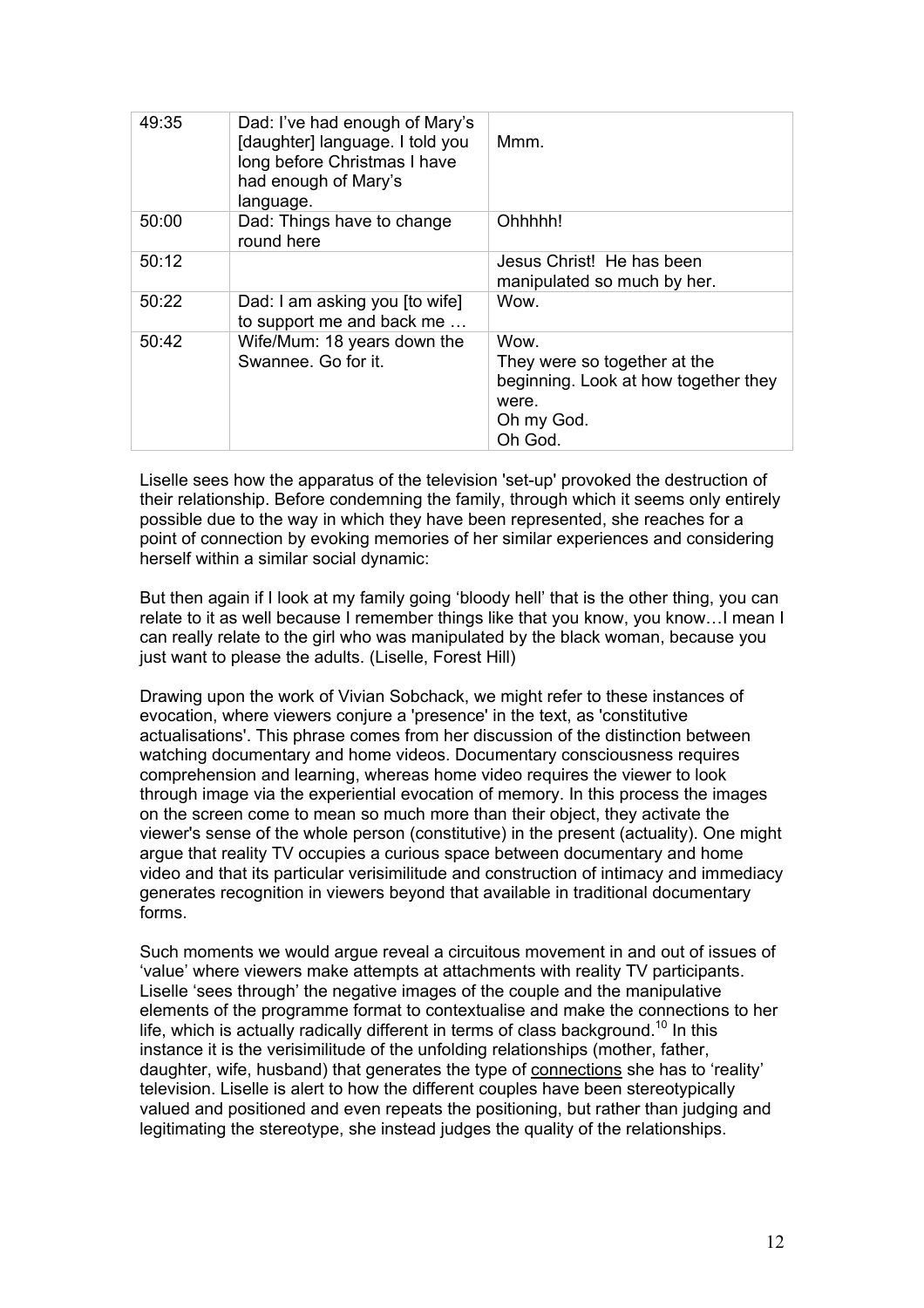Liselle evokes a 'presence' in the text which we might say is achieved through the structure of immanence made available in 'reality' television, which we can also see at work in some of our earlier examples. What is consistent across our findings is that viewers, by putting themselves in the place of participants, work to recognise the performances of domestic, material, feminine and relationship labour that are part of their own experience. The 'circuit of value' therefore means that in order to judge, you also have to care, and in order to care you need to have 'been there'.

## **Conclusion**

By contributing to a new sense of 'presentness', as Kavka and West (2004) propose, the immediacy and domestic verisimilitude of 'reality' television enables moments of connectedness, which involve both judgement and self-placement. Through the display of domestic and emotional labour 'reality' television becomes emblematic of the Fourth shift, whereby affect and emotional labour become requirements to display value and governance in and of oneself. Yet the increased visibility of domestic and emotional labour follows in a long tradition of attempts to impose bourgeois standards of domesticity and self-governance on the working class. The formulae of 'responsibility given and yet surveillance required' has just found a new outlet and new techniques. That this new outlet for displaying and deriding workingclass women enables others to benefit from the display, by converting the imperative to improve into television careers and shareholder capita[l11](#page-16-10) should come as no surprise as capital moves its line of flight to extract profit from wherever it can.

But what we think is interesting from our empirical research is the various ways our participants make their connections to the television participants through these circuits of value. They see through the 'transformation' narrative of the experts to the labour required, they reject the symbolic violence that is done to participants, whilst simultaneously participating in the assessment of the labour performed, because they too are located in that circuit of judgment. They are not extracting capital from the performance but locating themselves as fellow labourers, it is a collective enterprise. When Hartley (2004) proposes that television now makes the intimate "I" into a public property to be judged by strangers, we answer 'yes'…but: the intimate 'I' is always dialogical, always explored through social relationships. And this is what we saw in our responses: our viewers watched and judged and were watched and judged through their relationships to others, through an ethic of care. As Williams (2001) contends:

[C]are provides an important lens through which to make situated judgement about collective commitments and individual responsibilities. In this way it is different from liberal notions of justice, which are based upon legalistic principles that assume individuals are independent and atomistic beings. Instead it recognises us as all interdependent and as having the potential and responsibility to be cared for (p.478)

What surprised us from our research was how connections were made through viewer's positions in relationships (be it mothers, wives, partners) and how 'constitutive actualisations' were read through and/or back onto the relationships to moderate judgement. Knowing how reality television is designed to present morality in a particular way, viewers instead decide what matters; showing us the difference between our textual and empirical analysis. Through their immanent relationship to this mode of programming our participants defend against derision, assess labour contributions, continue the de-authorisation of middle-class standards, search for redeemable features, value non-transformation and pursue care. Against the almost wholesale denigration of the working class on reality television, always in need of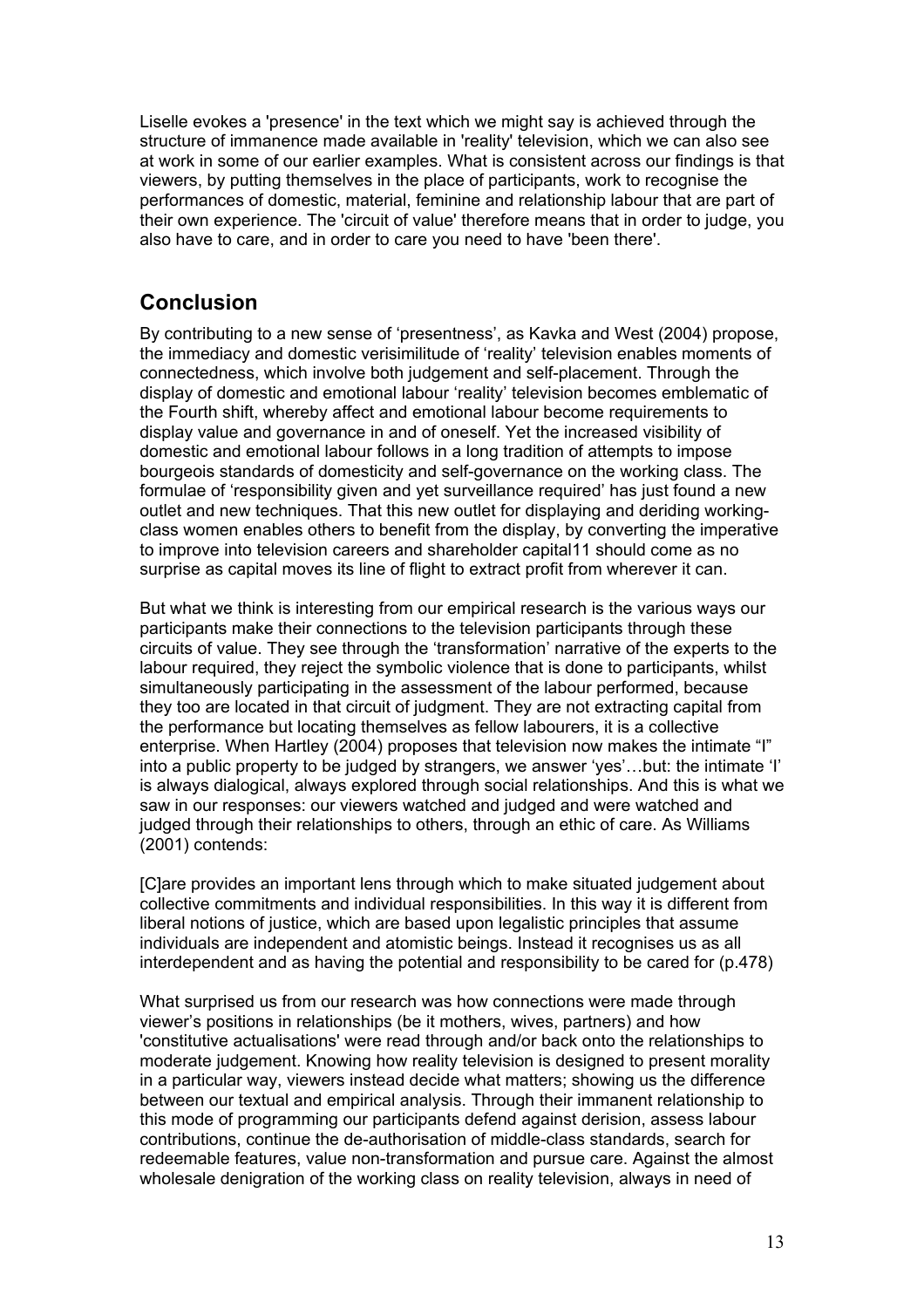transformation, our viewers see something quite different. Our textual analysis produced severe pessimism of the intellect; our empirical analysis provides optimism for the will.

#### **References**

Berlant, L. (2000) Intimacy: A special issue. Intimacy. L. Berlant (ed) Chicago: University of Chicago Press.

Biressi, A and Nunn, H (2005) Reality TV: Realism and Revelation London and New York, Wallflower Press.

Clough, P. (2003) "Affect and Control: Rethinking the body, 'beyond sex and gender'." Feminist Theory 4 (3): 359-664.

Couldry, N. (2007) Reality TV or the Secret Theatre of Neo-liberalism Review of Education Pedagogy and Cultural Studies.

David. M. (198) The State, The Family and Education London, Routledge and Kegan Paul.

Davidoff, L. and C. Hall (1987) Family Fortunes London, Hutchinson

Fleisch. W (1987) "Proximity and Power: Shakespearean and Cinemantic Space" Theatre Journal 4: 277-93.

Dovey, J. (2000) Freakshow: First Person Media and Factual Television London: Pluto Press.

Engel Manga, Julie (2003) Talking Trash: The Cultural Politics of Daytime TV talk shows New York: New York University Press.

Glucksmann, M. (2005) "Shifting Boundaries and Interconnections: Extending the 'Total Social Organisation of Labour' Sociological Review

Haralovich, M-B (1992) 'Sit-coms and Suburbs: Positioning the 1950's Homemaker' Private Screenings: Television and the Female Consumer L. Spigel and D. Mann. Minneapolis, University of Minnesota: 110-141.

Hartley, J (2004) "Kiss Me Kat": Shakespeare, Big Brother and the Taming of the Shrew Reality TV: Re-making Television Culture L. Ouellette and S, Murray (eds) New York and London, New York University Press: 303-323.

Hill, A. (2005) Reality TV: Audiences and Popular Factual Television London and New York: Routledge

Illouz, E (1997)"Who will care for the caretakers daughter? Towards a Sociology of Happiness in the era of Reflexive Modernity *Theory, Culture and Society* 14 (4): 31- 66.

Jokinen, E. (2008) Home and Work in the Fourth Shift. Home at Work: Dwelling Moving Belonging H. Johansson and K. Saarikangas. Helsinki, SKS (Finnish Literature Society)

Jones, J. (2003) 'Show Your Real Face' New Media and Society 5(3): 400-421.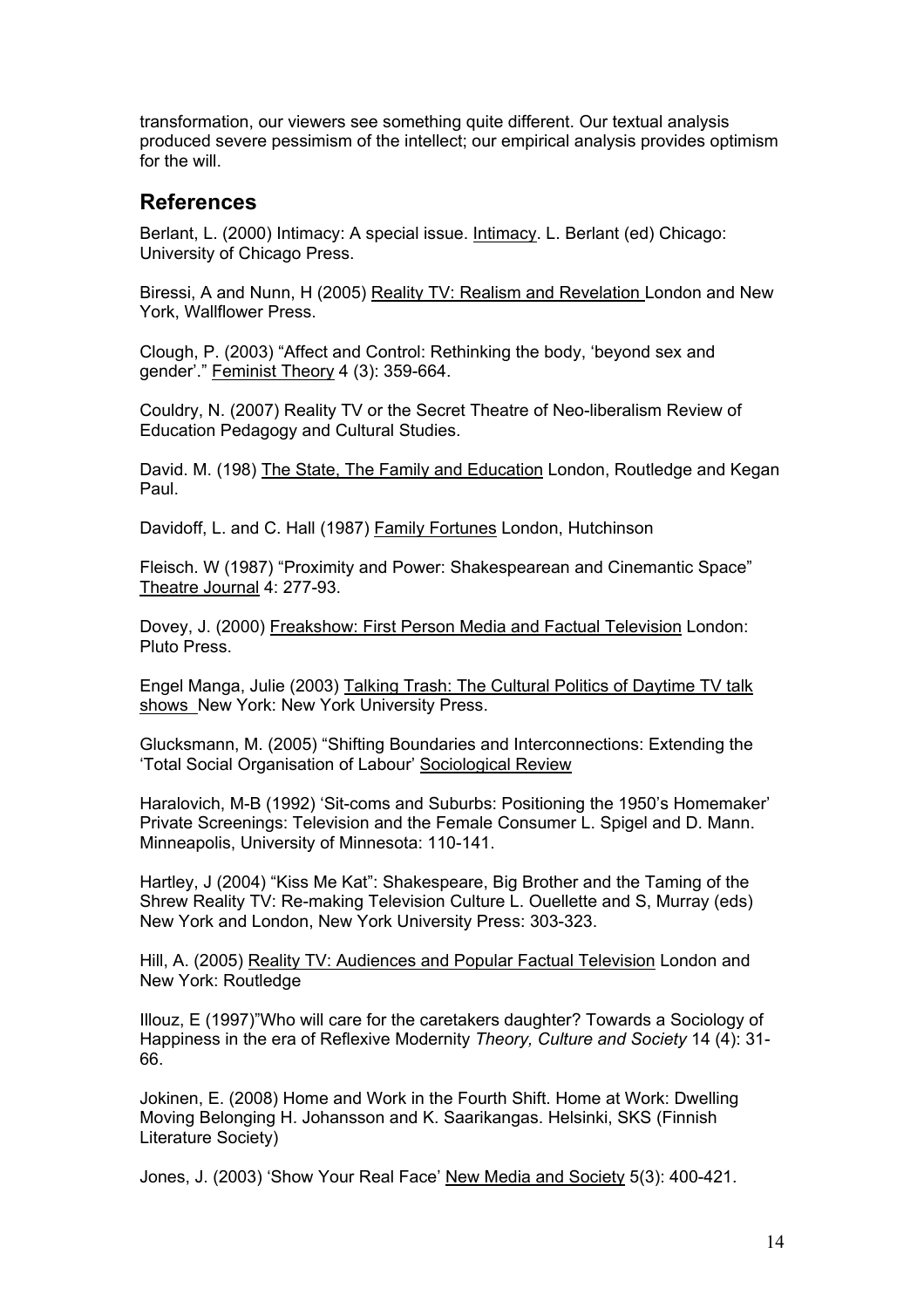Hobson, Dorothy. (1982) Crossroads - The Drama of a Soap Opera. London: Methuen.

Hobson, Dorothy (1991) 'Soap Operas at Work' In Seiter, Ellen. et.al. (eds.) Remote Control: Television, Audiences and Cultural Power London and New York: Routledge, pp. 150-167.

Hochschild, A (1983) The Managed Heart: The Commercialisation of Feeling Berkeley, Los Angeles, University of California Press.

Holmes, S and Jermyn, D (2004) 'Introduction: Understanding Reality TV' In Holmes, S and Jermyn, D (eds.) Understanding Reality Television Routledge, London and New York.

Liebes, Tamar and Katz, Elihu (1990) The Export of Meaning Oxford, Oxford University Press

Livingstone, S (1990) Making Sense of Television London and New York: Routledge. Kavka, M and A. West (2004) Temporalities of the Real: Conceptualising Time Reality TV Understanding Reality Television. S. Holmes and D. Jermyn. London: Routledge: 16-153.

Lewis, J. (2004) The Meaning of Real Life. Reality TV: Re-making Television Culture L. Ouellette and S. Murray. New York and London. New York University Press: 288- 303.

Livingstone, Sonia. (1994) 'Watching Talk: Gender and Engagement in the Viewing of Audience Discussion Programmes'. Media, Culture and Society*,* 16, pp.429-447. Marx, K. (1973) Grundrisse London, Allen Lane/ NLR.

Press, A (1991) Women Watching Television: Gender, Class and Generation in the American Television Experience Philadelphia, University of Philadelphia Press.

Savage, M (2003) 'A New Class Paradigm? Review Article' British Journal of Sociology of Education 24 (4): 535-41.

Scannell, P. (2001) "Authenticity and Experience" Discourse Studies 3 (4): 405-411.

Skeggs, B. (2004) Class, Self, Culture London: Routledge.

Skeggs, B, Wood, H and Thumim, N (2008) 'Oh Goodness, I am watching reality TV: How methods make class in audience research' In European Journal of Cultural Studies 11 (1): 5-24.

Sobchack, V (1992) The Address of the Eye: A Phenomenology of Film Experience Princeton University Press.

Sobchack, V. (1999) "Towards a Phenomenology of Nonfictional Film Experience" Collecting Visible Evidence J. Gains and M. Renow. Minneapolis, Minnesota, Minnesota University Press. 241- 254.

Strathern. M (1992) After Nature: English Kinship in the Late Twentieth Century Cambridge, Cambridge University Press.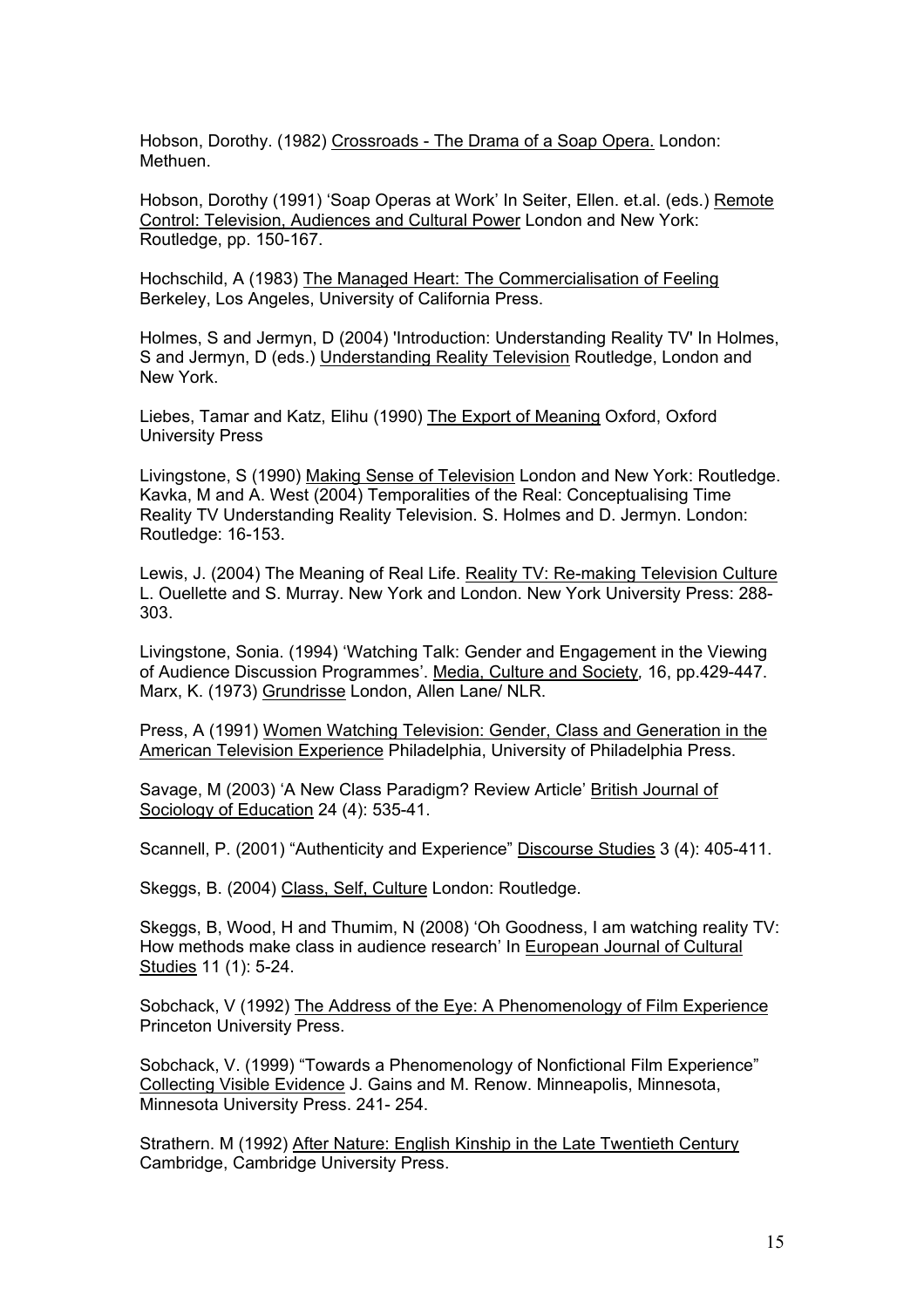Vicinus, M. (1974) The Industrial Muse: A Study of Nineteenth Century British working Class Literature London: Croom Helm.

Walkerdine, V. (2003) 'Reclassifying Upward Mobility: Femininity and the Neo-Liberal Subject', Gender and Education*.* 15 (3): 237- 48.

Williams, F. (2001) "In and Beyond New Labour: Towards and New Political Ethics of Care" Critical Social Policy 21(4): 467-493.

Willis, P (1977) Learning to Labour: How Working Class Kids Get Working Class Jobs Farnborough, Hants, Saxon House.

Wood, H and Skeggs, B (2008) 'Spectacular Morality: Reality television, individualisation and the re-making of the working class' in Hesmondhalgh, D and Toynbee, J. (eds.) The Media and Social Theory London and New York, Routledge.

Wood, H. Skeggs, B and Thumim, N (2008) 'It's just sad: Affect, Judgement and Emotional Labour in reality TV viewing' in Hollows, J. and Gillis, S. (ed.) Homefires: Domesticity, feminism and popular culture. Routledge.

Wood, H (2007) 'The Mediated Conversational Floor': An interactive approach to audience reception analysis' Media, Culture and Society 29 (1): 75-103.

Wood, H. (2008) Talking With Television Urbana: University of Illinois Press.

 $\overline{a}$ 

 $1$  Hardt and Negri's definition of affective labour is that which 'always directly constructs a relationship' (2004: 147). However, the gender-specific aspects of these 'new' forms of immaterial labour are rarely addressed.

 $2$  Which is a reversal for the discursive term 'economy', which was initially used to describe domestic management: see Poovey.

Selected from British terrestrial television these shows included: *Wife Swap (*RDF for Channel 4 2003-) *, Faking It (RDF for Channel 4 2000-) , What the Butler Saw (BBC2 2004), Get a New Life (BBC Scotland 2003-), The Apprentice (RTL Talkback Thames 2005-), What Not to Wear (BBC* 2001-)*, Supernanny* (Ricochet for Channel 4 2004 -)*, Ladette to Lady (RDF for ITV 2005-), and Club Reps* (SMG for ITV 2004-)*.* We classified programmes into themes (money, holidays/travel, homes, food and health, hygiene, families/relationships, work, sex, appearance, manners, class mobility) that we mapped against 'dramatic techniques' (swaps, passing, challenges, competition, make-over, expert observation, life overhaul, abject). 4

The focus of our textual analysis detailed how a 'moral person economy' was made visible on 'reality' television through a process of metonymic morality. Here we describe how types of behaviour and dispositions (e.g. eating, speaking, manners, tastes, forms of expressions) are identified as parts which are loaded with moral value (good or bad, potential or abject) and outlined as in need of improvement in order to transform the whole self (see Wood and Skeggs, 2008).

Jordan, aka Katie Price, is a British celebrity famous for her enormous breasts, relationships with footballers, her marriage to pop singer Peter Andre, and looking after her handicapped child.<br><sup>6</sup> พ.ศ.ศ

 <sup>&#</sup>x27;Wife Swap Star Guilty of Benefit Fraud' : 'The loudmouth mother of eight, who shot to fame in a hit Channel 4 reality show, pocketed £3,800 for media work while raking in £37,500 a year in state handouts' *Daily Mail* 26<sup>th</sup> September, 2005.<br><sup>7</sup> 'By the end of the summer Jade had been described as a nasty slapper, public enemy

number one, the most hated woman in Britain and a monster', see 'The Jade Good Phenomenon' in *The Independent* 9th January 2007

[<sup>\(</sup>http://www.independent.co.uk/news/people/the-jade-goody-phenomenon-431370.html](http://www.independent.co.uk/news/people/the-jade-goody-phenomenon-431370.html) access 21/04/08).